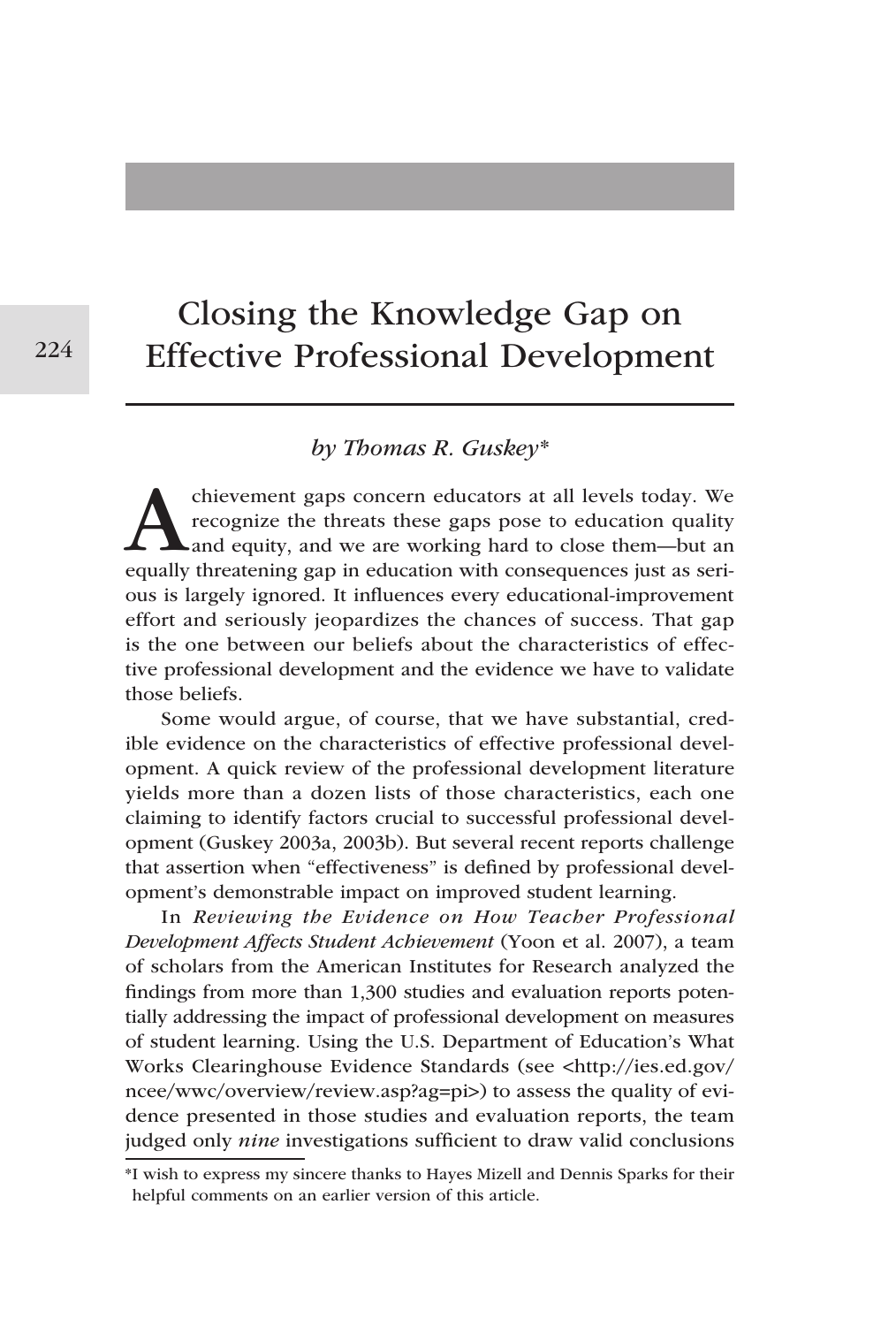about the characteristics of effective professional development practice. That is less than one percent.

A second report, *Does Teacher Professional Development Have Effects on Teaching and Learning?* (Blank, de las Alas, and Smith 2008), from the Council of Chief State School Officers, reviewed teacher professional development programs the National Science Foundation had sponsored in mathematics and science. This report analyzed evaluation studies from a voluntary sample of twenty-five professional development programs nominated by fourteen states. Presumably, those programs represent the best of the best, yet only *seven* reported measurable effects of teacher professional development upon subsequent student outcomes. No evaluation was made of the quality or validity of the evidence presented.

Similarly, a survey by the National Mathematics Advisory Panel (2008) concluded that the majority of studies on professional development efforts in mathematics lacked the methodological rigor to draw causal inferences. Most investigations were descriptive and employed simple, one-group pre-test/post-test designs with no comparison group. After reviewing professional development initiatives on literacy, the National Center for Education Evaluation (Garet et al. 2008) reached the same conclusion.

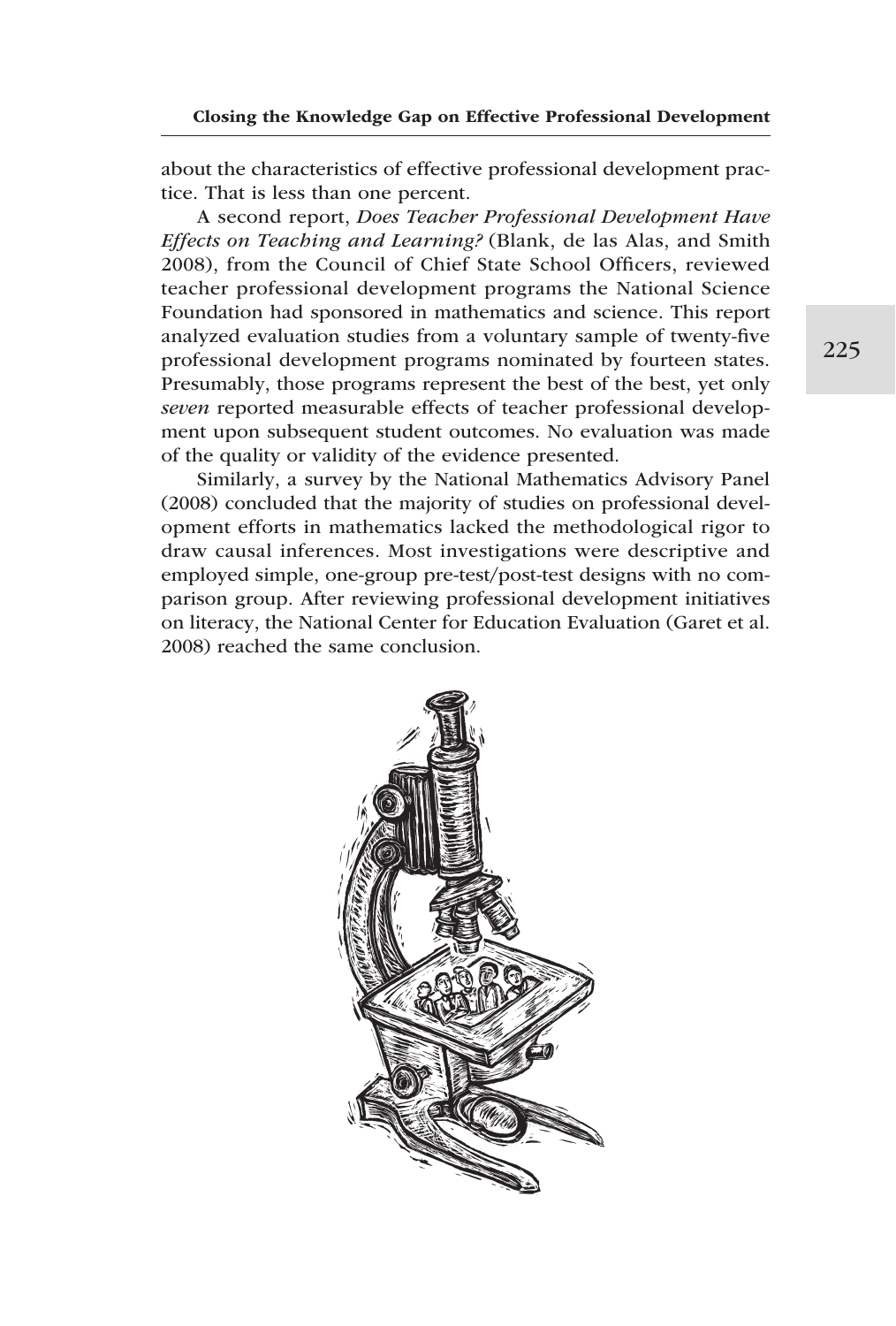The paucity of good research, although disappointing, does not indict professional development advocates or their work. Schools can be no better than the educators who work within them, and professional development remains key to educators' progress and professional growth. In addition, scouring the education literature for examples of school improvements occurring *without* professional development fails to yield a single case. It is probably safe to say, in fact, that *no* improvement effort in the history of education has ever succeeded without thoughtfully planned and well-implemented professional development activities designed to enhance educators' knowledge and skills.

The reports make clear, however, that sound, trustworthy, and scientifically valid evidence on the professional development characteristics that help improve student learning remains scarce. They also underscore the fact that dedicated efforts to enhance that body of evidence are sorely needed.

#### Why a Knowledge Gap?

Why have we so little good research on effective professional development? Part of the answer lies in the sheer difficulty of the task. Sustained and methodologically rigorous studies of professional development can consume considerable time and resources. They also require significant cooperation from practitioners at all levels to gather pertinent data. Even if things go well, not always the case in actual school settings, clear and unequivocal results can be elusive. For this reason, many researchers shy away from studies of professional development and instead choose areas of investigation where results come quickly and can be verified easily.

The multifaceted nature of educational improvement also thwarts attempts to identify consistent guiding principles about effective professional development. Schools rarely apply innovations one at a time; instead, they implement multiple innovations simultaneously. Most schools today, for example, are applying standards-based curricula; differentiating instruction; developing formative assessments; adapting classroom walk-throughs; altering homework policies; and revising grading and reporting practices. Isolating the effects of any one innovation and its accompanying professional development activities can be extremely challenging, regardless of the research design.

The haphazard planning of most professional development further hinders sound investigation. Short on time and pressured for results, stressed school leaders often rush through the planning process in hopes of promptly gaining new ideas and immediate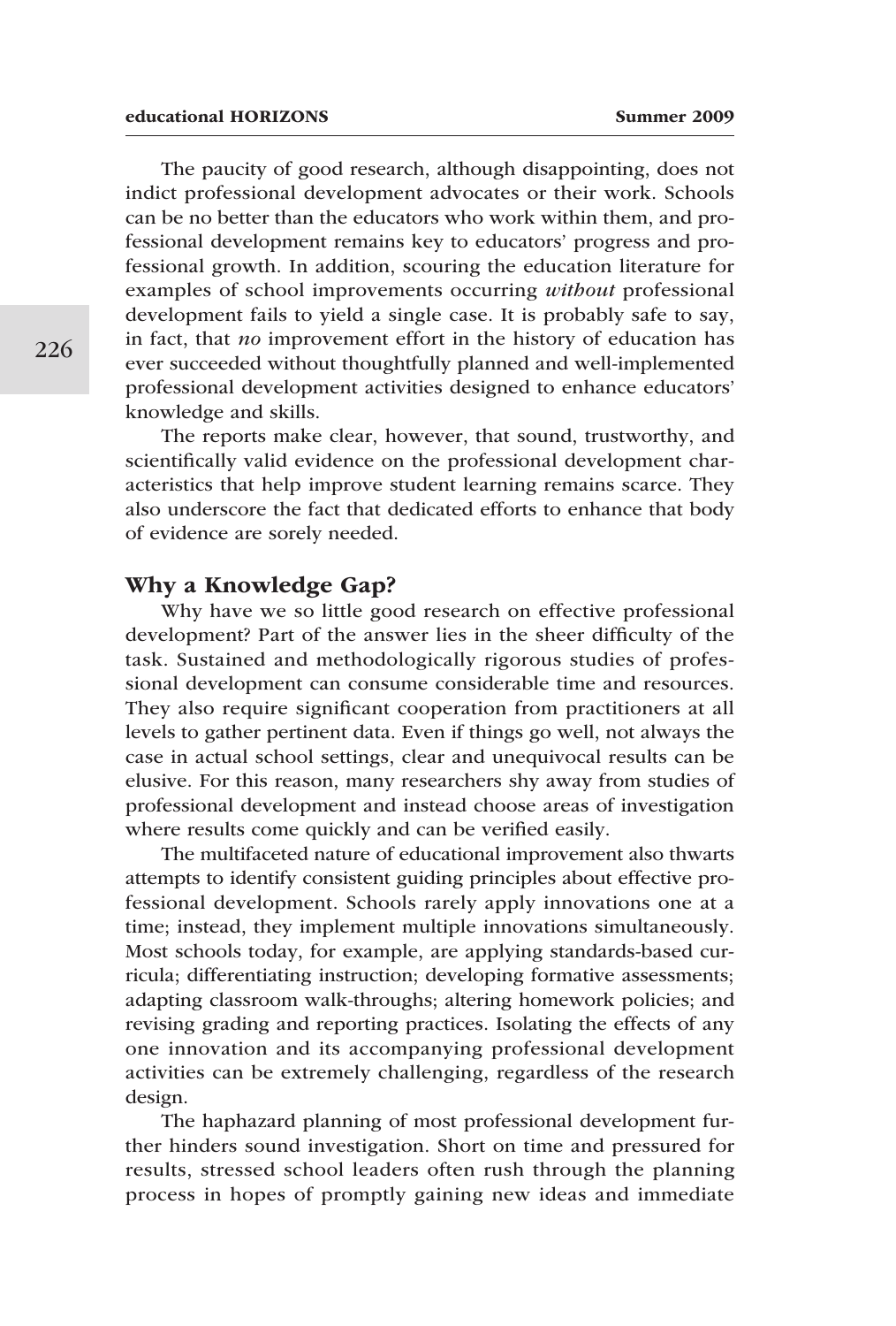improvements. Seldom do they concern themselves with gathering reliable evidence on effectiveness. Evaluation procedures tend to be afterthoughts, typically ignored until activities are near completion and someone wants to know if anything made a difference. Such post hoc evaluations rarely yield valid conclusions about effects.

Finally, professional development leaders are generally reluctant to put themselves under the microscope and truly scrutinize the effectiveness of their efforts. No news is good news. Besides, who wants to see evidence of shortcomings? Showing that what you do makes little difference may be the first step toward unemployment. For those reasons few professional development leaders engage in evaluation efforts that look specifically at professional development's impact on student learning (Guskey 2000, 2005). Instead, they tend to rely on stories and anecdotes from dynamic leaders and committed teachers. Professional development publications are filled with such testimonials, and they make for entertaining reading. But what about other leaders who are just as dedicated and earnest but not quite so dynamic? What about other teachers whose commitment has been challenged by unfulfilled promises of grand results? Although stories and anecdotes can illuminate evidence, they are no substitute for it (Duke 2008).

## Closing the Knowledge Gap

Having acknowledged the gap between beliefs about effective professional development and the scientifically valid evidence that supports those beliefs, what can we do to reduce that gap? The first requirement is honesty about what trustworthy research on professional development has actually revealed. Let's admit that the research is largely silent on many important questions about professional development, or that its results may apply only to very limited contexts. What the research has done best so far is to shoot down unwarranted generalizations about professional development approaches and activities, or blanket assumptions about "best practice." Surely it will accomplish more in the future, but for now, let's be up-front about what we know and what we do not.

Scarce confirmatory evidence does not mean that school leaders should ignore the good research we have. Instead, leaders must first become thoughtful and skilled consumers of research relevant to their interests. Rather than search Google or Yahoo! for information on a particular topic, for example, they can access the online Educational Resources Information Center (ERIC) system. Sponsored by the U.S. Department of Education's Institute of Education Studies, the system provides free access to more than 1.2 million bibliographic records of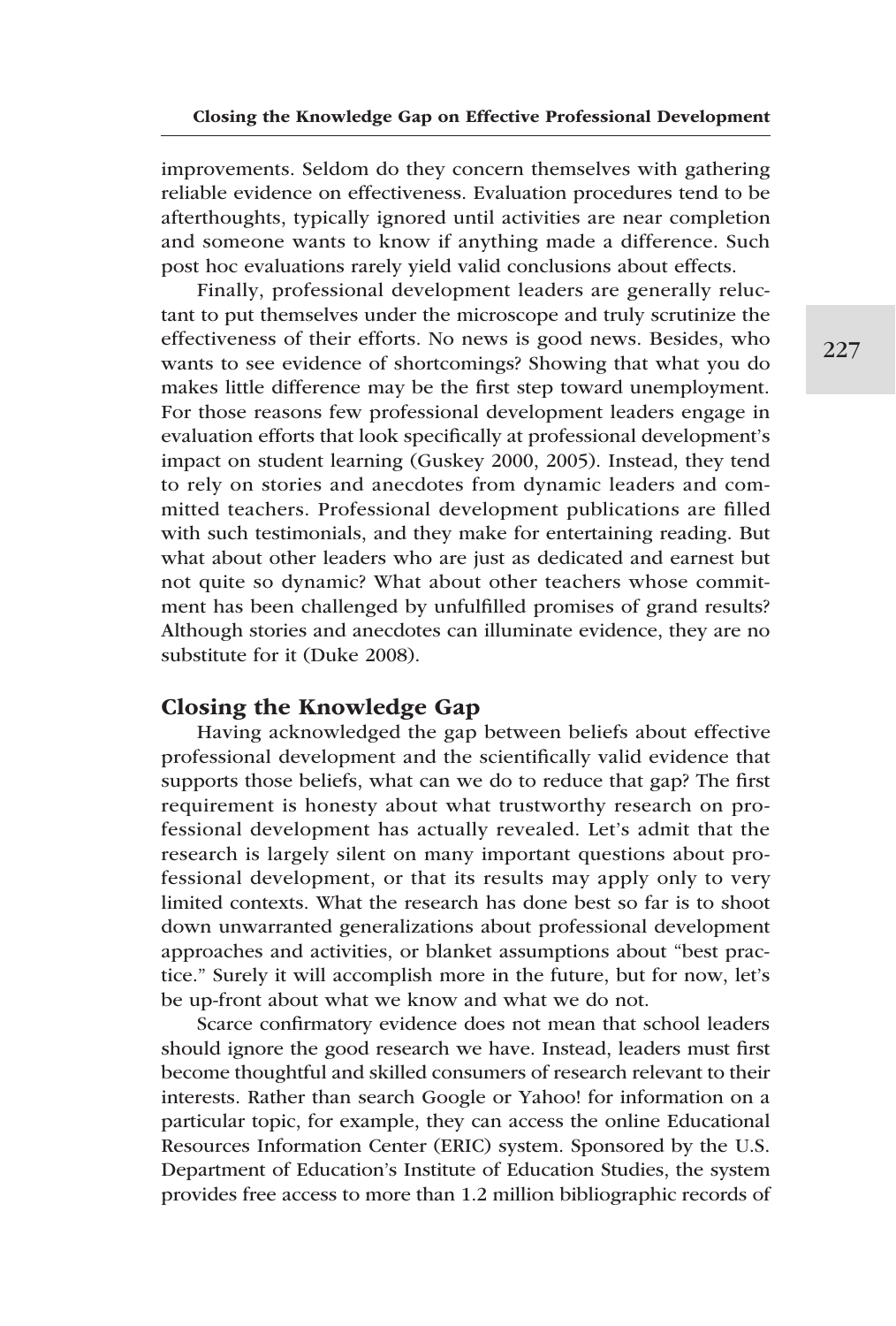journal articles and other education-related materials. A quick ERIC search may yield a few, or perhaps hundreds, of citations on a topic, many based on credible research studies published in peer-reviewed journals. Even studies that reveal conflicting results will at least provide leaders a position to explore various explanations for those differences.

Second, we must begin demanding better evidence from consultants who claim their ideas, strategies, and practices are "researchbased." The stories they tell about what happened at one time in a single school or district may be interesting, but such accounts seldom justify broader implementation. What we need instead are trustworthy, verifiable, replicable, and comparative data.

We also need to challenge consultants who preface their comments with the phrase "Research says. . . ." Presumably they are attempting to add credibility to their statements, but too often that credibility is unjustified. Upon hearing this phrase, we need to ask immediately, "What research?" "When was it conducted?" "Are the results applicable to our setting?" and "How trustworthy are those results?" Consultants should know the research in sufficient depth to answer those questions. And if they do not, then at least they should have the honesty and integrity to say, "I don't know."

Third, we need to get serious about evaluating all forms of professional development. At every level of education, those responsible for planning and implementing professional development must learn how to critically evaluate the effectiveness of what they do. That does not imply that all professional development leaders need to become expert program evaluators: it means simply that the starting point in planning any professional development activity must be a serious discussion about the specific goals of that activity; what evidence best reflects achievement of those goals; and how that evidence can be gathered in meaningful and scientifically defensible ways (Guskey 2000, 2001). The pool of valid and trustworthy evidence will expand only when gathering data on the effectiveness of professional development becomes the central focus of planning.

Fourth, we need to press researchers to study professional development more rigorously. If public schools spend approximately twenty billion dollars annually on professional development activities (NCES 2008), then surely those efforts deserve serious study. That means the research community must improve the quality and precision of studies on the effects of professional development upon teaching practices and improvements in student learning. Educators at the district, building, and classroom levels likewise must create full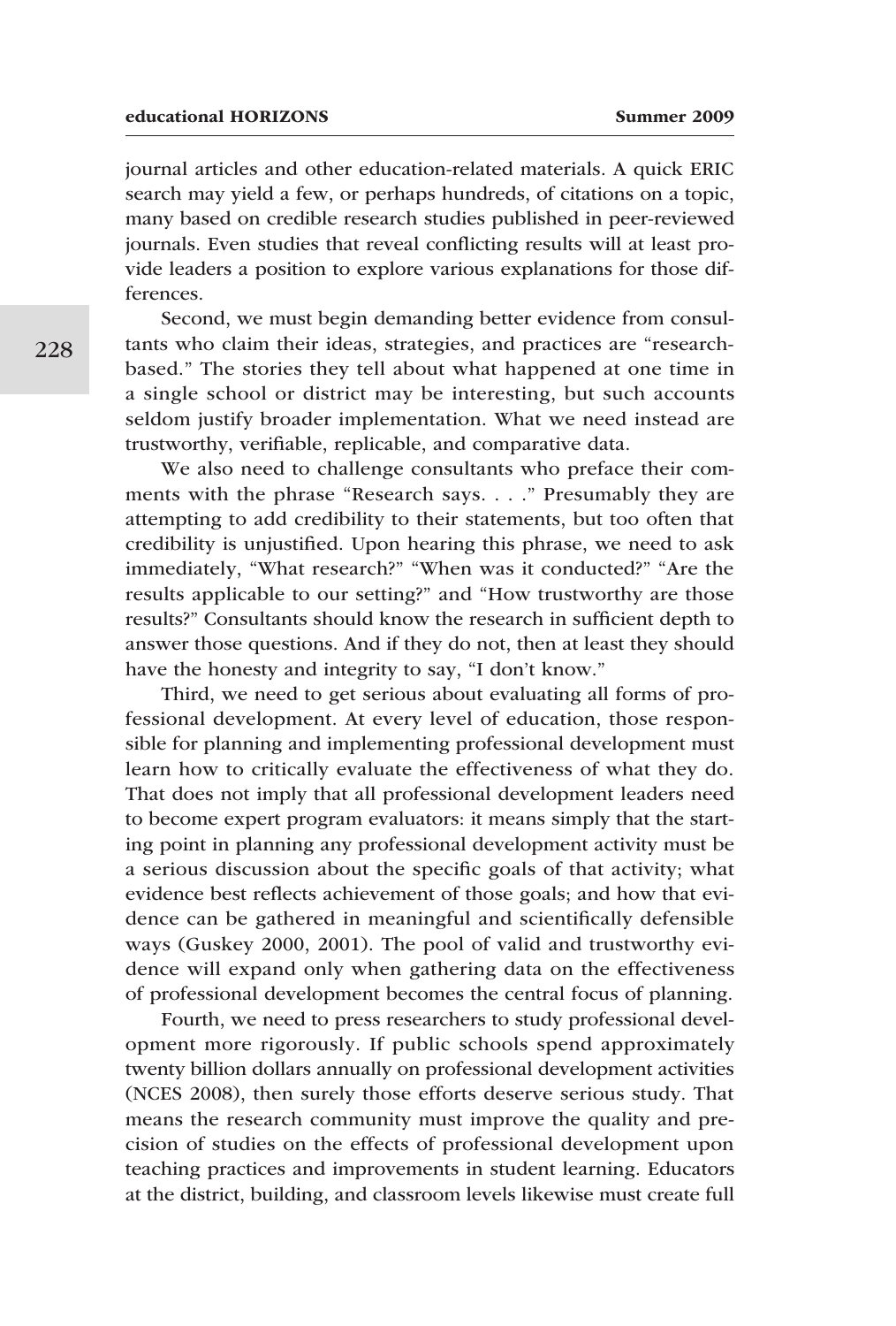partnerships with researchers by actively participating in research and evaluation besides initiating their own research efforts.

Rigor, however, does not imply that only one method of inquiry produces credible evidence. Randomized designs—i.e., true experimental studies that involve randomly assigning teachers and students to experimental and control conditions—represent the gold standard in scientific research, especially in studies of causal effects. Nonetheless, a wide range of quasi-experimental designs can produce valid results. Replicating such studies with similar findings further enhances validity. Comparing progress to a similar group that has been "matched" on relevant measures, for example, can be especially useful if data on pertinent background characteristics of participating teachers and students are available. Randomly selecting half of those who volunteer to take part in a new approach and then comparing their results with those of the half who were not included, but will be next year, can also offer valuable information. In addition, other investigative methods can be used to formulate important research questions and develop new measures related to professional growth (Raudenbush 2005).

## The Powerful and Unique Influence of Context

Finally, and perhaps most important, we need to be honest about the real world of schools and the powerful influence of context. School contexts differ drastically, and what works well in one setting may not work equally well in another. Improvement efforts at all levels of education need adaptation to a wide variety of contexts. The particular educators involved, the characteristics of students with whom they work, and aspects of the community can all affect results. Even considering the National Staff Development Council's "Standards for Staff Development," *context* clearly trumps both *content* and *process*. The most powerful content will make no difference if shared in a context unprepared to receive it and use it. Similarly, a seemingly powerful professional development activity poorly suited to a particular context will likely fail miserably.

The compelling influence of contextual factors also undercuts generalizations about "best practices" in professional development. Rather than trying to identify indisputable best practices, we should acknowledge that schools vary greatly, and that few if any professional development strategies, techniques, or activities work equally well in all. A far more productive approach would identify specific *core elements* of professional development that contribute to effectiveness and then describe how best to adapt these elements to specific contexts.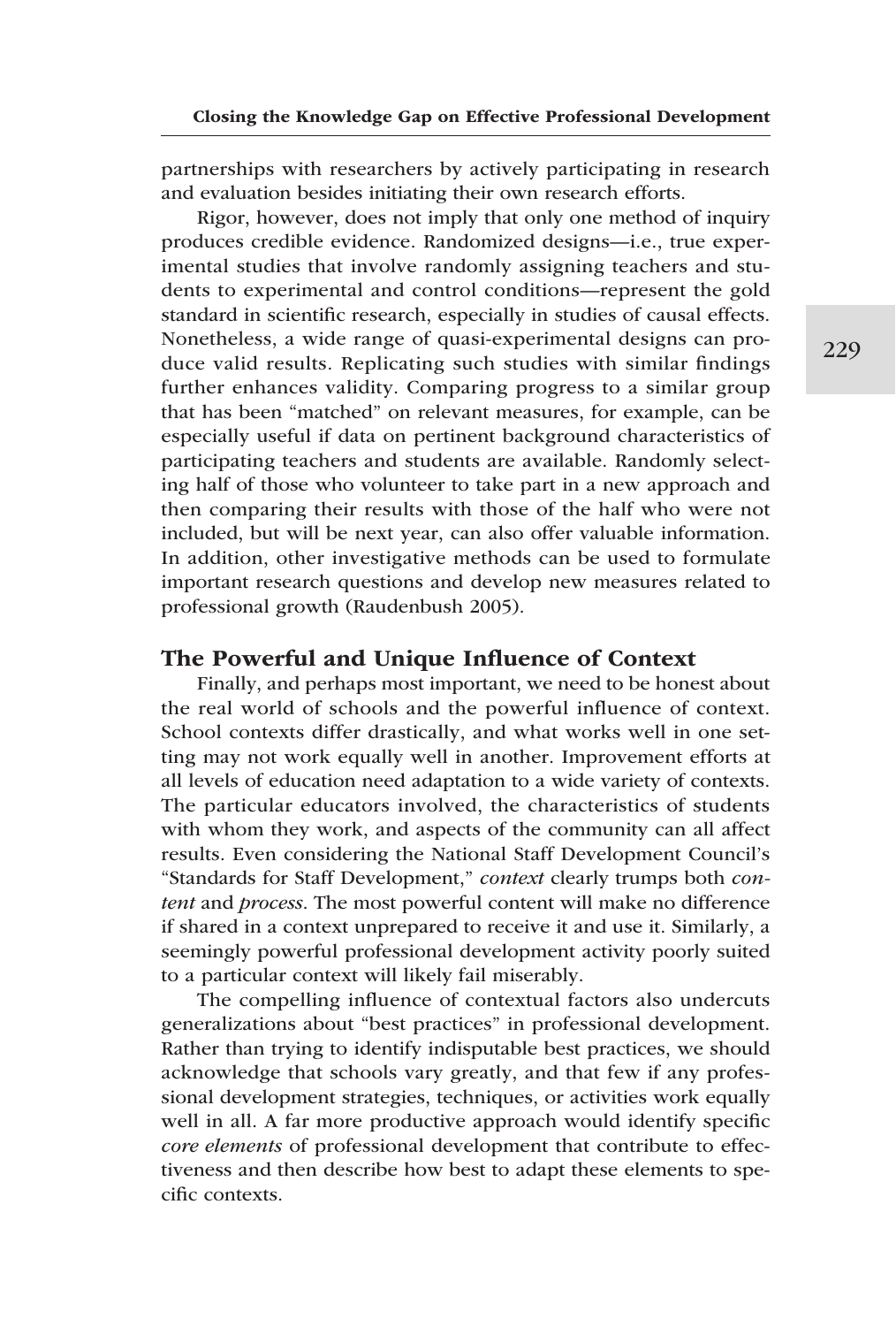Take, for example, the core element of time. Professional development advocates have long lamented the lack of time teachers and school leaders have to engage in high-quality professional learning experiences. Obviously educators need time to deepen their understanding, analyze students' work, and develop new approaches to instruction. But an analysis by Kennedy (1998) showed that additional time spent in professional development activities did not relate to improved student outcomes. Why? Presumably, doing ineffective things longer does not make them any better. So although time may be vitally important, simply adding more for professional learning does not invariably make things better. What matters most is how that time is used. Effective professional learning time must be well organized, carefully structured, clearly focused, and purposefully directed (Birman et al. 2000; Garet et al. 2001; Guskey 1999).

Collaboration in problem solving may be another core element. Obviously collaborative problem solving is a good thing. But is all collaboration effective? Certainly not. Some evidence indicates that collaborative problem solving during professional development activities fosters a sense of community and shared purpose among participating educators (Supovitz 2002). But other evidence demonstrates that individuals sometimes collaborate to block change or inhibit advancement. Even when presented with solid evidence of certain strategies' effectiveness, educators often choose what is easiest and most closely aligned with current practice, rather than what offers students the greatest benefits (Corcoran, Fuhrman, and Belcher 2001; Little 1990). Recent investigations further reveal that collaborative efforts sometimes run headlong into significant conflicts over professional beliefs and practices—conflicts that can impede progress (Achinstein 2002). Collaborative problem solving in professional development can yield completely unanticipated negative consequences absent a precise structure, sensitive management, and skillful leadership.

Another example of a core element might be a school-based orientation to professional development. Because school contexts differ, targeting each school's particular problems may help differentiate professional development (Duke 2008). But we should not assume that *all* professional development need be school-based. Schools, often lacking the know-how to address pressing problems, may need guidance from outside experts (Holloway 2000; Latham 1998). Without such expertise, or access to it, shared decision-making in schools can become shared naiveté at best and shared ignorance at worst (Guskey and Peterson 1996). Furthermore, schools frequently have similar problems, and no school needs to invent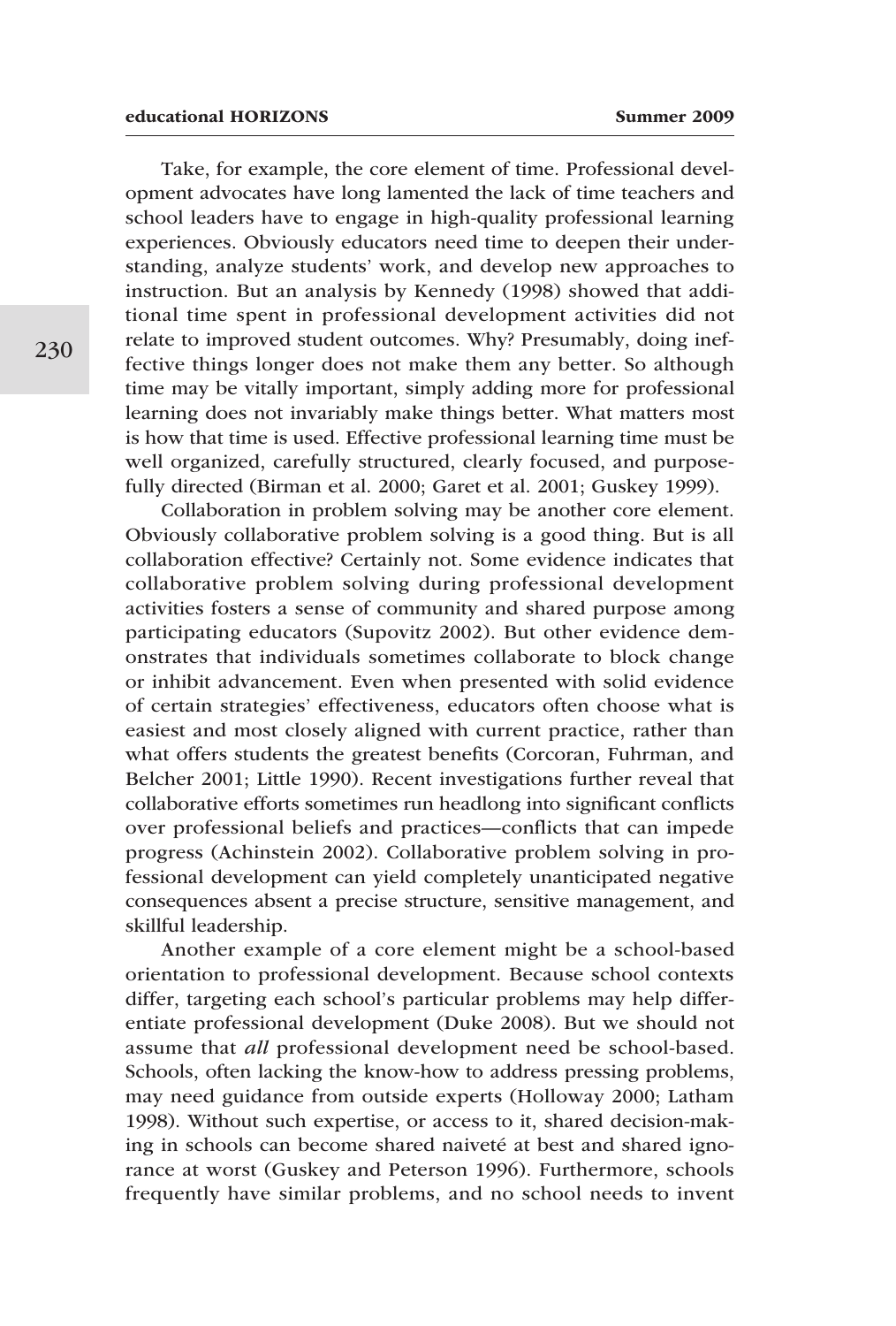its own professional development wheel. Professional development experiences shared among educators from several schools can both initiate and sustain improvement very powerfully.

Strong leadership clearly represents yet another core element. Duke (2008) recently related an effort to locate a school where teachers might have spontaneously organized themselves, without prompting by a school leader, to bring about improvement. Despite an exhaustive search of the literature and even a solicitation posted in *Education Week*, not a single example could be found. Strong leadership has played a crucial role in every successful improvement effort. Some schools, however, are so troubled and their conditions so dire that they may need a leader like Joe Clark, the bullhorncarrying, bat-wielding, tough-love former principal of Eastside High School in Paterson, New Jersey. The 1989 film *Lean on Me* recounted how he turned a raucous institution into a model school. Other schools might need a leader like Deborah Meier, who founded the Central Park East Secondary School in New York City and based it on principles of democracy, shared responsibility, and progressive ideals; her success was documented in the 2000 film *Central Park East and Its Graduates: Learning by Heart*. Both those dynamic leaders succeeded in a particular context, but in very different ways.

The point is that truly effective professional development may stem not from a single list of "best practices," but instead from a collection of core elements that must be adapted to the unique contextual characteristics of a particular school. No professional development practice, strategy, approach, method, or activity works well under all conditions. Effective school leaders must begin all professional development endeavors by clearly focusing on learning and learners; recognize the vital importance of core elements such as time, collaboration, a school-based orientation, and leadership; and then work to find the most appropriate adaptation of those core elements to specific contexts. Careful planning, insight, and consideration of context characteristics will often help realize the soughtafter improvements in student learning. Occasionally, despite our best efforts, the adaptations will fail. But clear evidence of effectiveness based on student outcomes will suggest how to redirect efforts in more-promising directions. Success will come from finding the optimal mix of effective practices based on core elements that work well in a particular context or collection of contexts (Guskey 1994).

# Conclusion

Currently, valid and scientifically defensible evidence on the relationship between professional development and improvements in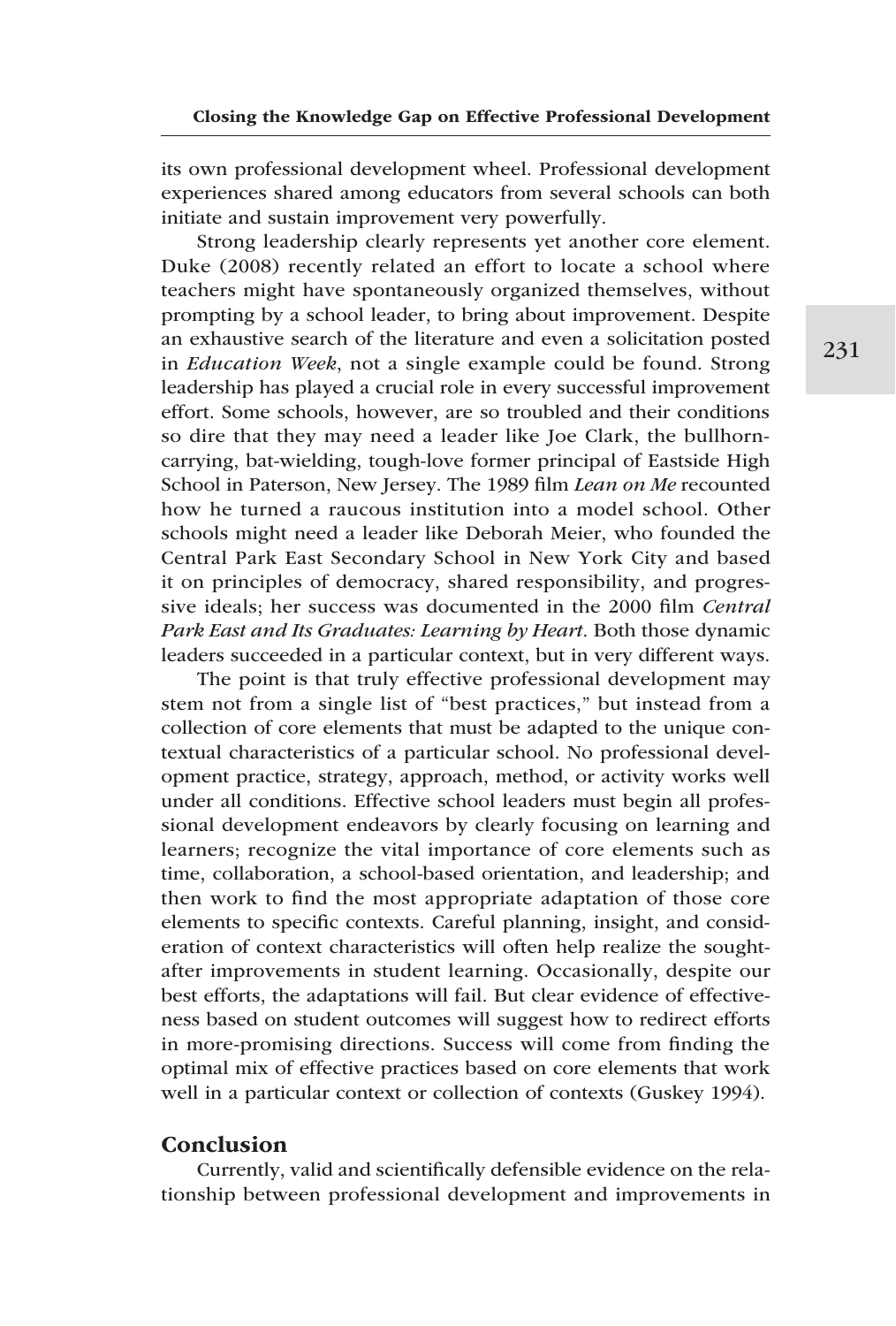student learning is exceptionally scarce. Still, we are now in a better position than ever to organize and conduct professional development activities that not only yield valid evidence on the effectiveness of current practice but also inform future endeavors. Researchers are seeking to improve the rigor of studies specifically designed to examine that important relationship (Wayne et al. 2007). Similar efforts by school leaders planning professional development activities will help clarify the goals for improving student learning and determine what evidence best reflects their achievement. Moving in that direction not only will improve the likelihood of success; it also will elevate professional development to an inquiry-based profession, rather than a haphazard set of activities based on intuition, hearsay, tradition, and folklore.

## References

- Achinstein, B. 2002. "Conflict amid Community: The Micropolitics of Teacher Collaboration." *Teachers College Record* 104 (3): 421–455.
- Birman, B. F., L. Desimone, A. C. Porter, and M. S. Garet. 2000. "Designing Professional Development That Works." *Educational Leadership* 57 (8): 28–33.
- Blank, R. K., N. de las Alas, and C. Smith. 2008. *Does Teacher Professional Development Have Effects on Teaching and Learning? Analysis of Evaluation Finding from Programs for Mathematics and Science Teachers in 14 States*. Washington, D.C.: Council of Chief State School Officers. Retrieved from <http://www.ccsso.org/projects/improving\_evaluation\_of\_ professional\_development>.
- Corcoran, T., S. H. Fuhrman, and C. L. Belcher. 2001. "The District Role in Instructional Improvement." *Phi Delta Kappan* 83 (1): 78–84.
- Duke, D. L. 2008. "Diagnosing School Decline." *Phi Delta Kappan* 89 (9): 667–671.

Garet, M. S., S. Cronen, M. Eaton, A. Kurki, M. Ludwig, W. Jones, K. Uekawa, A. Falk, H. S. Bloom, F. Doolittle, P. Zhu, and L. Sztejnberg. 2008. *The Impact of Two Professional Development Interventions on Early Reading Instruction and Achievement* (NCEE 2008-4030). Washington, D.C.: National Center for Education Evaluation and Regional Assistance, Institute of Education Sciences, U.S. Department of Education.

- Garet, M. S., A. C. Porter, L. Desimone, B. F. Birman, and K. S. Yoon. 2001. "What Makes Professional Development Effective? Results from a National Sample of Teachers." *American Educational Research Journal* 38 (4): 915–945.
- Guskey, T. R. 1994. "Results-oriented Professional Development: In Search of an Optimal Mix of Effective Practices." *Journal of Staff Development* 15 (4): 42–50.
- ———. 1999. "Apply Time with Wisdom." *Journal of Staff Development* 20 (2): 10–15.
	- ———. 2000. *Evaluating Professional Development*. Thousand Oaks, Calif.: Corwin Press.
	- ———. 2001. "The Backward Approach." *Journal of Staff Development* 22 (3): 60.